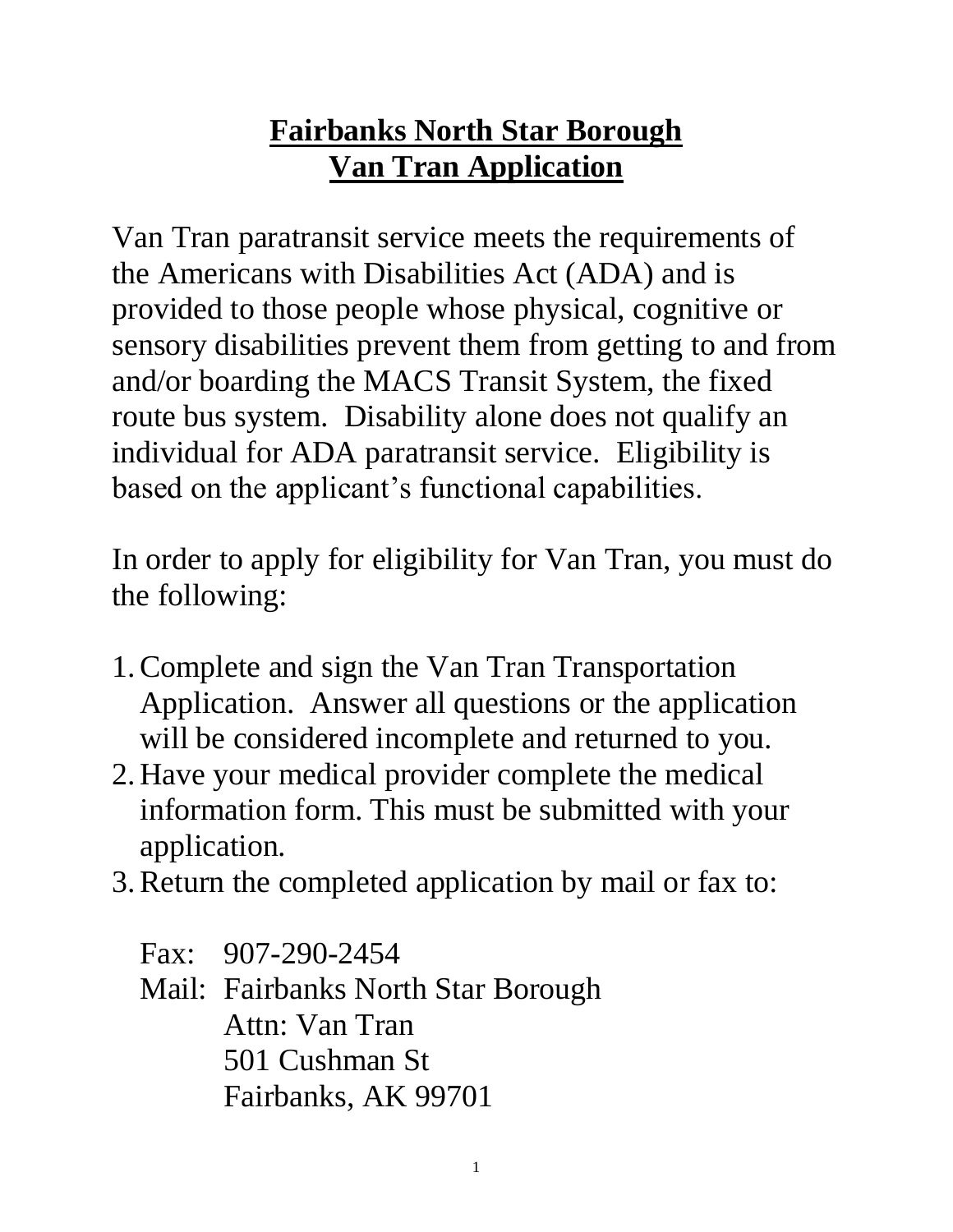4. Schedule an in-person interview and assessment, upon notification from a Van Tran Customer Service Representative.

A determination of your eligibility will be made within 21 days. You will be notified of your eligibility by mail. If eligible, the letter will include information about the process to receive an ADA card at the Juanita Helms Borough Administrative Center.

People who need assistance to complete the application may call the Van Tran customer service office at 459-1010, option 2.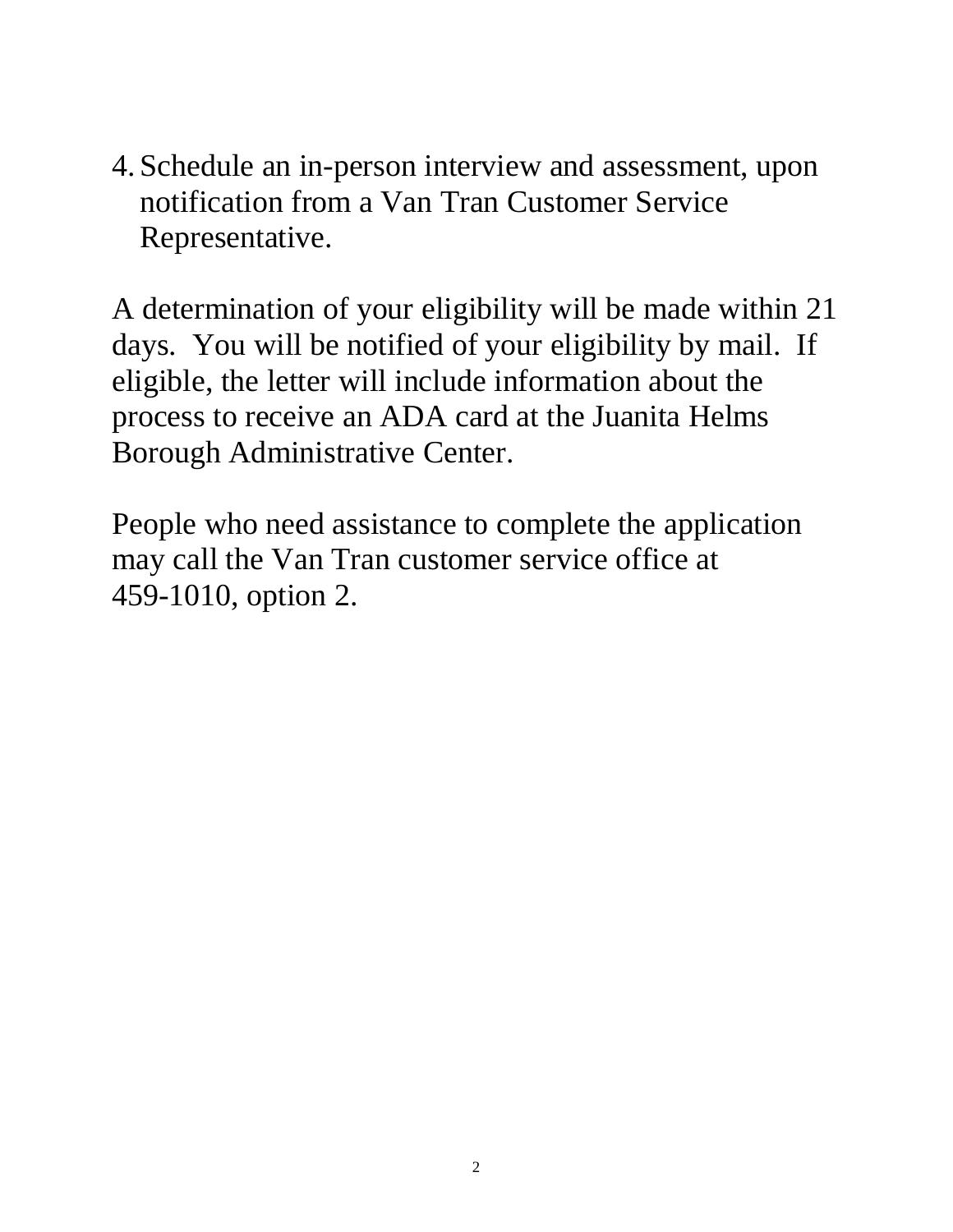# **Van Tran Paratransit Eligibility Determination**

Those people who are determined eligible for Van Tran paratransit service will be given one of the following, based upon their functional capabilities.

# Unconditional Eligibility

There will be no restrictions to Van Tran service within the program guidelines.

## Temporary Eligibility

Van Tran service will be provided to people who are determined capable of using accessible MACS Transit bus service, but have a temporary need for Van Tran.

## Conditional Eligibility

Van Tran service will be provided for certain trips for which it is determined that the person's disability prevents him or her from using MACS Transit independently.

# **Appeal Process**

Applicants who are determined not eligible, or who do not agree with the conditions established for their use of Van Tran may request a review of their eligibility by submitting an appeal in writing to the Fairbanks North Star Borough Transportation Director. Information regarding the appeal process is provided when an applicant receives notification of eligibility.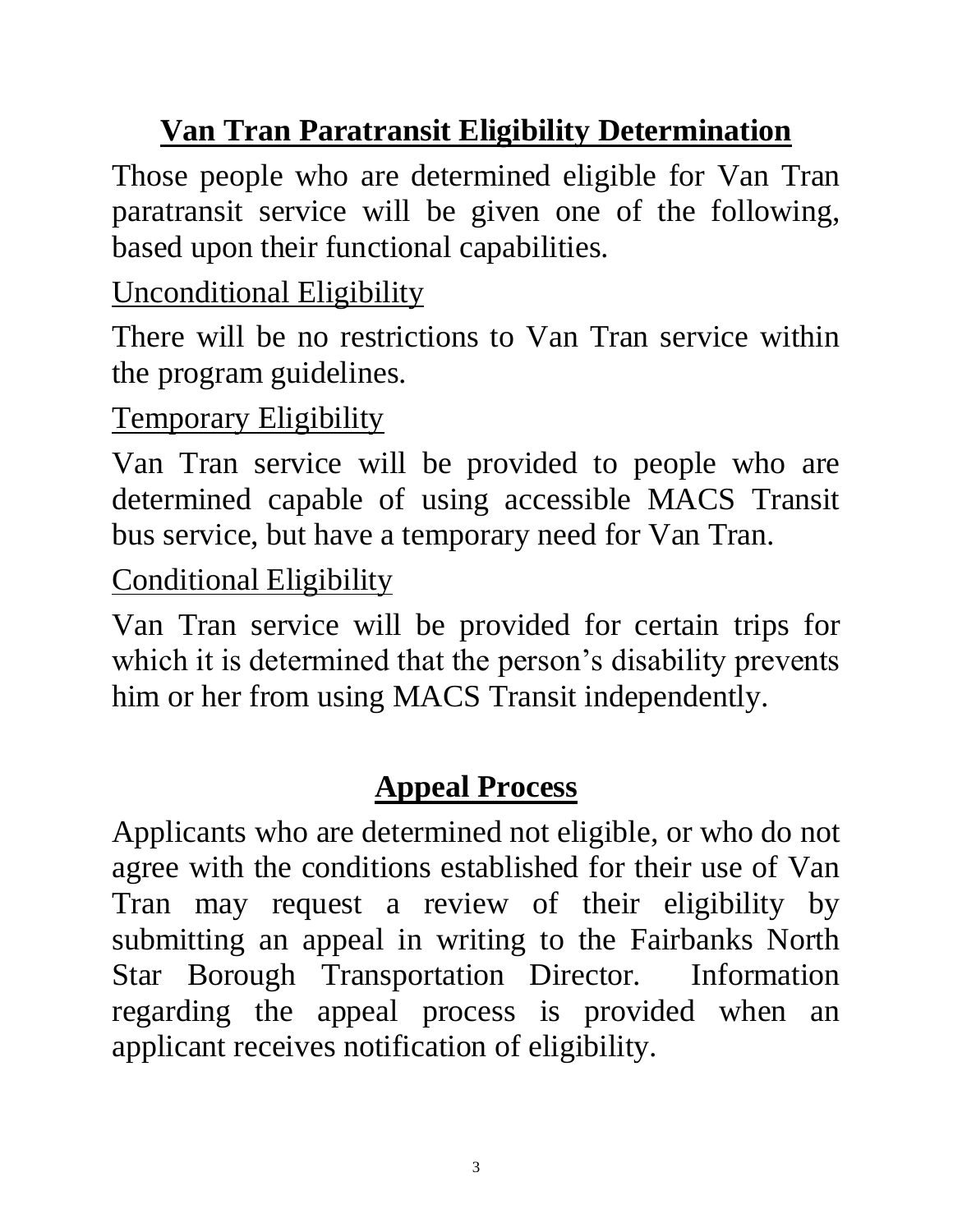### **Where to send the application, or to ask questions:**

Return the application by mail or fax.

- Phone: (907) 459-1010 option 2
- Fax: 907-290-2454
- Email: [vantran@fnsb.us](mailto:vantran@fnsb.us)
- Mail: Fairbanks North Star Borough Attn: Van Tran 501 Cushman St Fairbanks, AK 99701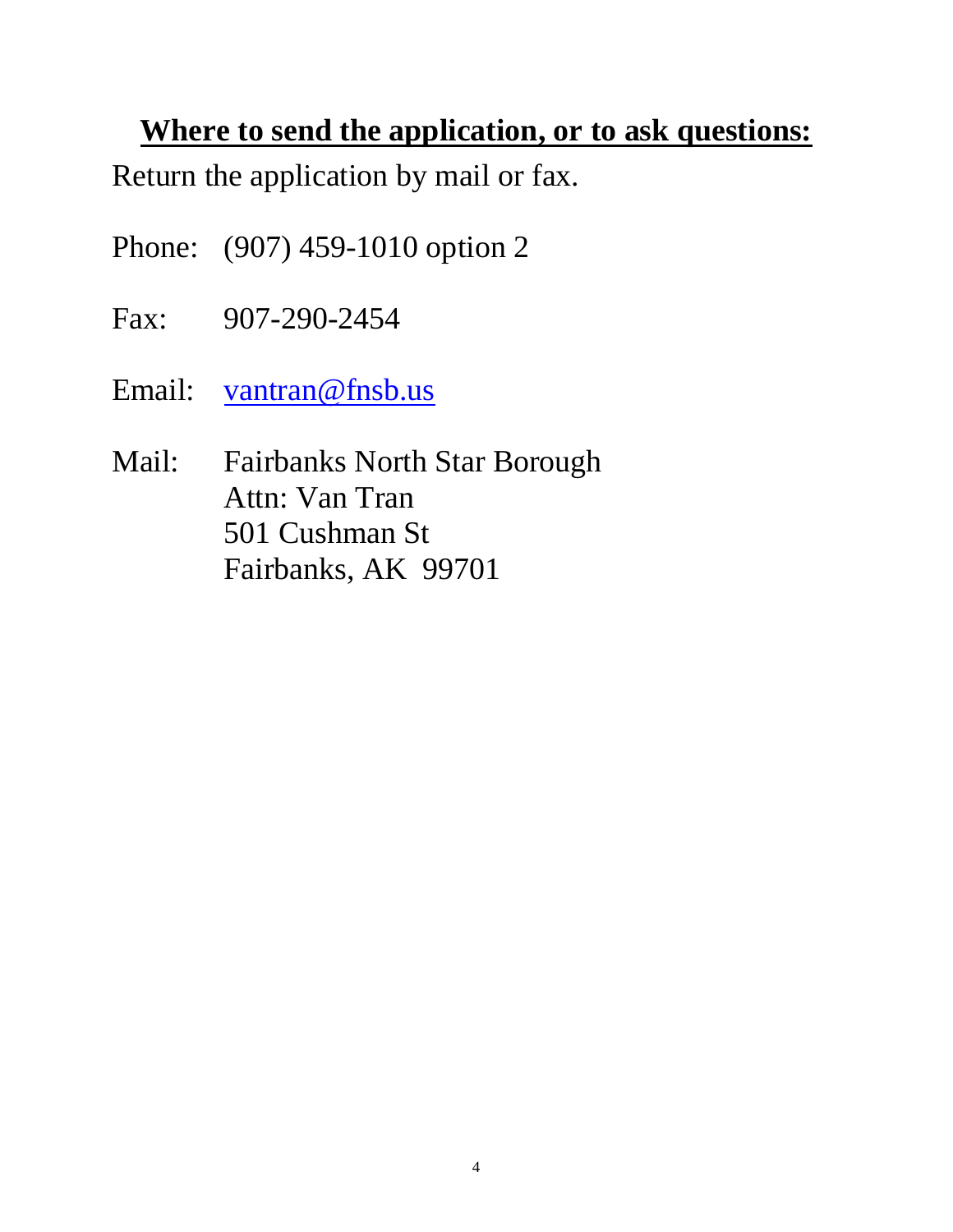# **VAN TRAN APPLICATION**

## All questions must be answered before your application will be considered. Incomplete applications will be returned and will delay the process.

| Part One - Contact Information                                                                                                                                                                                                                                                                                                                                  |  |
|-----------------------------------------------------------------------------------------------------------------------------------------------------------------------------------------------------------------------------------------------------------------------------------------------------------------------------------------------------------------|--|
|                                                                                                                                                                                                                                                                                                                                                                 |  |
| <b>Residence Address:</b>                                                                                                                                                                                                                                                                                                                                       |  |
|                                                                                                                                                                                                                                                                                                                                                                 |  |
| State $\frac{1}{\sqrt{2\pi}}$ $\frac{1}{\sqrt{2\pi}}$ $\frac{1}{\sqrt{2\pi}}$ $\frac{1}{\sqrt{2\pi}}$ $\frac{1}{\sqrt{2\pi}}$ $\frac{1}{\sqrt{2\pi}}$ $\frac{1}{\sqrt{2\pi}}$ $\frac{1}{\sqrt{2\pi}}$ $\frac{1}{\sqrt{2\pi}}$ $\frac{1}{\sqrt{2\pi}}$ $\frac{1}{\sqrt{2\pi}}$ $\frac{1}{\sqrt{2\pi}}$ $\frac{1}{\sqrt{2\pi}}$ $\frac{1}{\sqrt{2\pi}}$ $\frac{1$ |  |
| <b>Mailing Address:</b>                                                                                                                                                                                                                                                                                                                                         |  |
|                                                                                                                                                                                                                                                                                                                                                                 |  |
| State <u>Zip</u>                                                                                                                                                                                                                                                                                                                                                |  |
|                                                                                                                                                                                                                                                                                                                                                                 |  |
|                                                                                                                                                                                                                                                                                                                                                                 |  |
| Date of Birth:                                                                                                                                                                                                                                                                                                                                                  |  |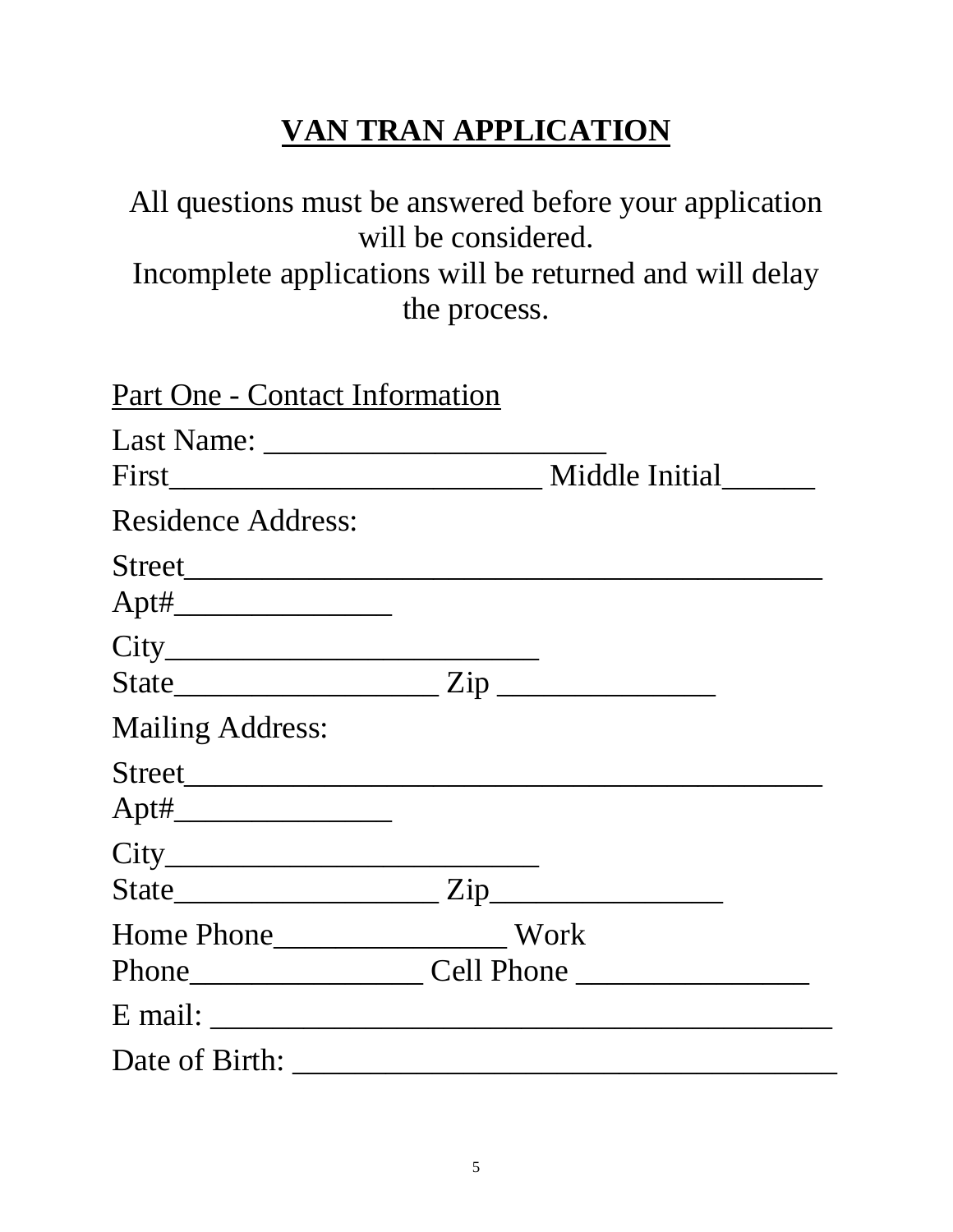# Sex: □ Male □ Female

| <b>Emergency Contact</b>                                                                |                       |
|-----------------------------------------------------------------------------------------|-----------------------|
| Name<br><u> 1989 - Johann Barbara, martxa alemani</u> ar a                              |                       |
|                                                                                         |                       |
|                                                                                         |                       |
|                                                                                         |                       |
|                                                                                         |                       |
|                                                                                         |                       |
| Part Two - ADA Applicant Information                                                    |                       |
| 1. Are you a: □ Current Van Tran Rider                                                  |                       |
| $\Box$ New Applicant                                                                    |                       |
| $\Box$ Visitor                                                                          |                       |
| 2. What type of impairment or limitation prevents you<br>from using MACS Transit buses? |                       |
| $\Box$ None                                                                             | $\Box$ Mental Illness |
| $\Box$ Physical Disability                                                              | $\Box$ Brain Injury   |
| Developmental Disability                                                                | Visual                |
| <b>Legally Blind</b>                                                                    | <b>Totally Blind</b>  |
| Other                                                                                   |                       |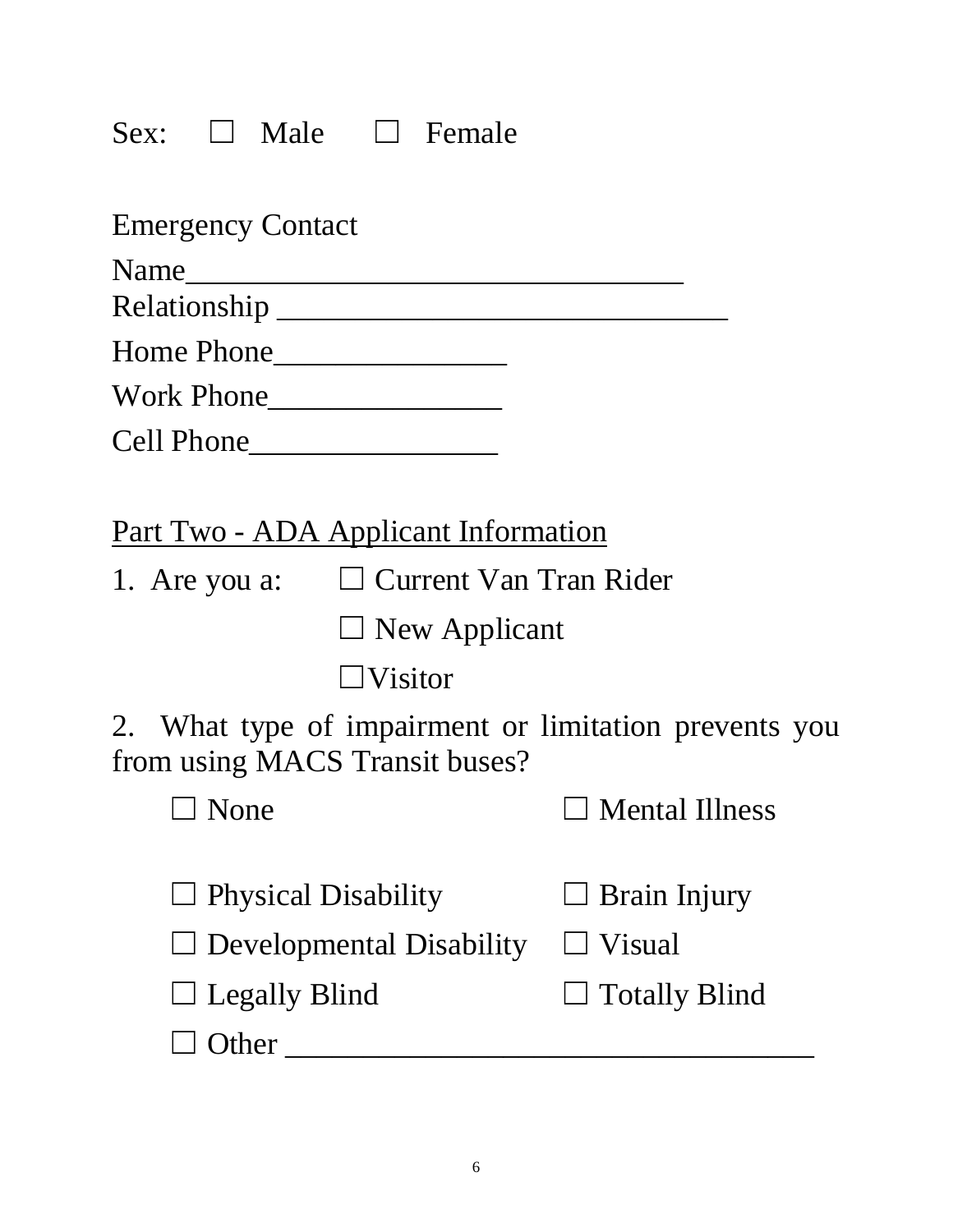Briefly explain how the impairment(s) or limitation(s) prevent you from using MACS Transit buses.

**\_\_\_\_\_\_\_\_\_\_\_\_\_\_\_\_\_\_\_\_\_\_\_\_\_\_\_\_\_\_\_\_\_\_\_\_\_\_\_\_\_\_\_\_\_\_**

**\_\_\_\_\_\_\_\_\_\_\_\_\_\_\_\_\_\_\_\_\_\_\_\_\_\_\_\_\_\_\_\_\_\_\_\_\_\_\_\_\_\_\_\_\_\_**

3. Is your disability or health condition:

 $\Box$  Weather related?

 $\Box$  Temporary, expected to last until

 $\overline{\phantom{a}}$  , where  $\overline{\phantom{a}}$  , where  $\overline{\phantom{a}}$  , where  $\overline{\phantom{a}}$  ,  $\overline{\phantom{a}}$  ,  $\overline{\phantom{a}}$  ,  $\overline{\phantom{a}}$  ,  $\overline{\phantom{a}}$  ,  $\overline{\phantom{a}}$  ,  $\overline{\phantom{a}}$  ,  $\overline{\phantom{a}}$  ,  $\overline{\phantom{a}}$  ,  $\overline{\phantom{a}}$  ,  $\overline{\phantom{a}}$  ,  $\overline{\phantom$ 

 $\Box$  Varies, please explain

4. Can you stand outside without support for  $15 - 30$ minutes?  $\Box$  Yes  $\Box$  No 5. Can you sit outside for 15 – 30 minutes?

 $\overline{\phantom{a}}$  , where  $\overline{\phantom{a}}$  , where  $\overline{\phantom{a}}$  , where  $\overline{\phantom{a}}$  , where  $\overline{\phantom{a}}$  , where  $\overline{\phantom{a}}$ 

 $\Box$  Yes  $\Box$  No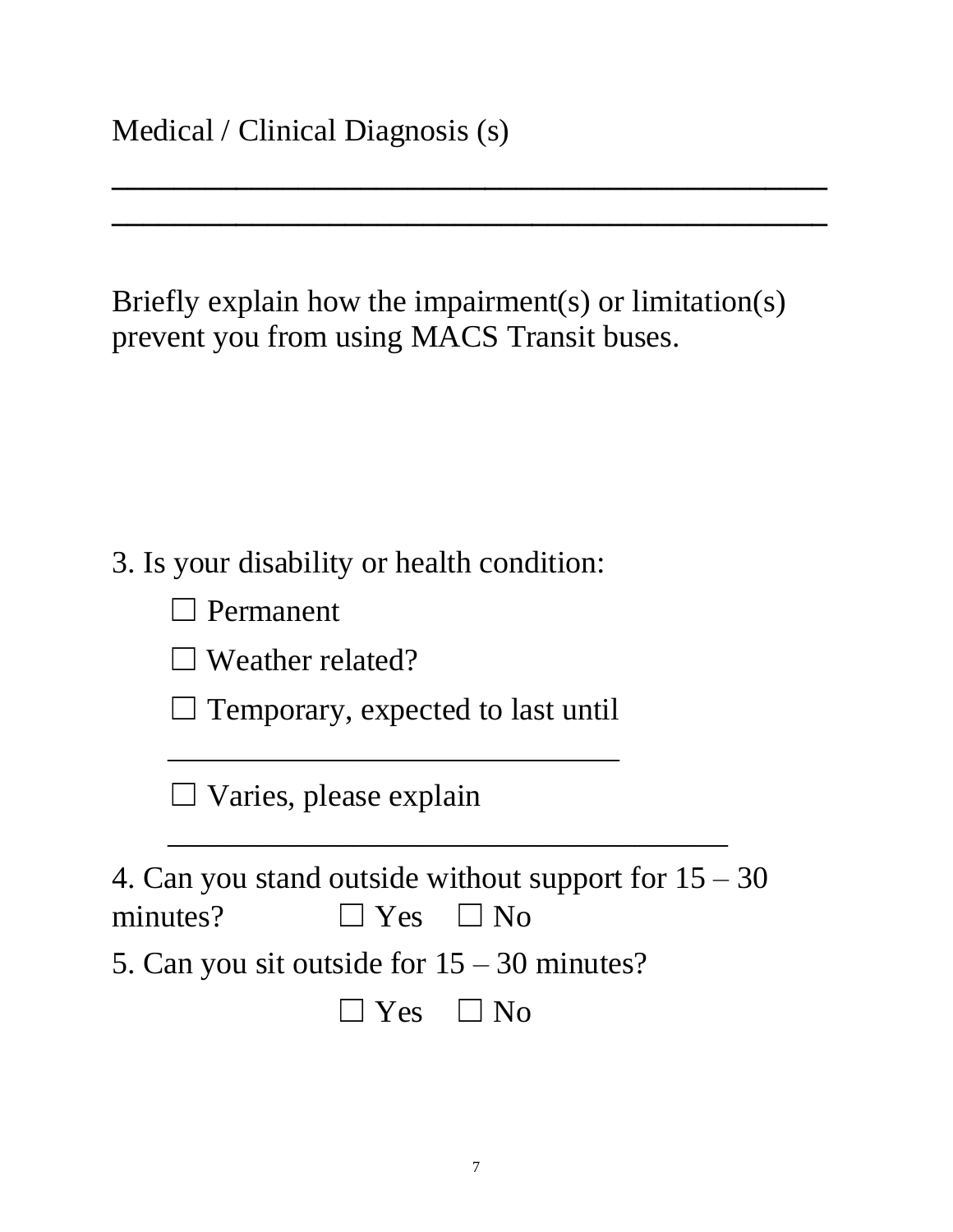6. Please indicate the primary mobility aids you use when traveling in the community:

| Support cane                                                                               | $\Box$ Leg Braces            |  |  |
|--------------------------------------------------------------------------------------------|------------------------------|--|--|
| <b>Picture Board</b>                                                                       | $\Box$ Long White Cane       |  |  |
| $\Box$ Crutches                                                                            | $\Box$ Alphabet Board        |  |  |
| $\Box$ Low Vision Aid                                                                      | Walker                       |  |  |
| $\Box$ Powered Wheelchair                                                                  | $\Box$ Hearing Aid           |  |  |
| $\Box$ Powered Scooter                                                                     | <b>Manual Wheelchair</b>     |  |  |
| <b>Other</b>                                                                               | $\Box$ Prosthesis            |  |  |
| Oxygen Tank                                                                                | None                         |  |  |
| 7. Do you use a service animal?<br>If yes:<br>a. What type animal?                         | $\Box$ Yes<br>N <sub>O</sub> |  |  |
| b. What function does the service animal provide<br>regarding your transportation?         |                              |  |  |
| c. Is the animal certified?                                                                | $\Box$ Yes<br>$\perp$ No     |  |  |
| 8. Is your wheelchair or scooter device greater than 30<br>inches wide and 48 inches long? |                              |  |  |
| Yes                                                                                        | N <sub>o</sub><br>$\Box$ N/A |  |  |
|                                                                                            |                              |  |  |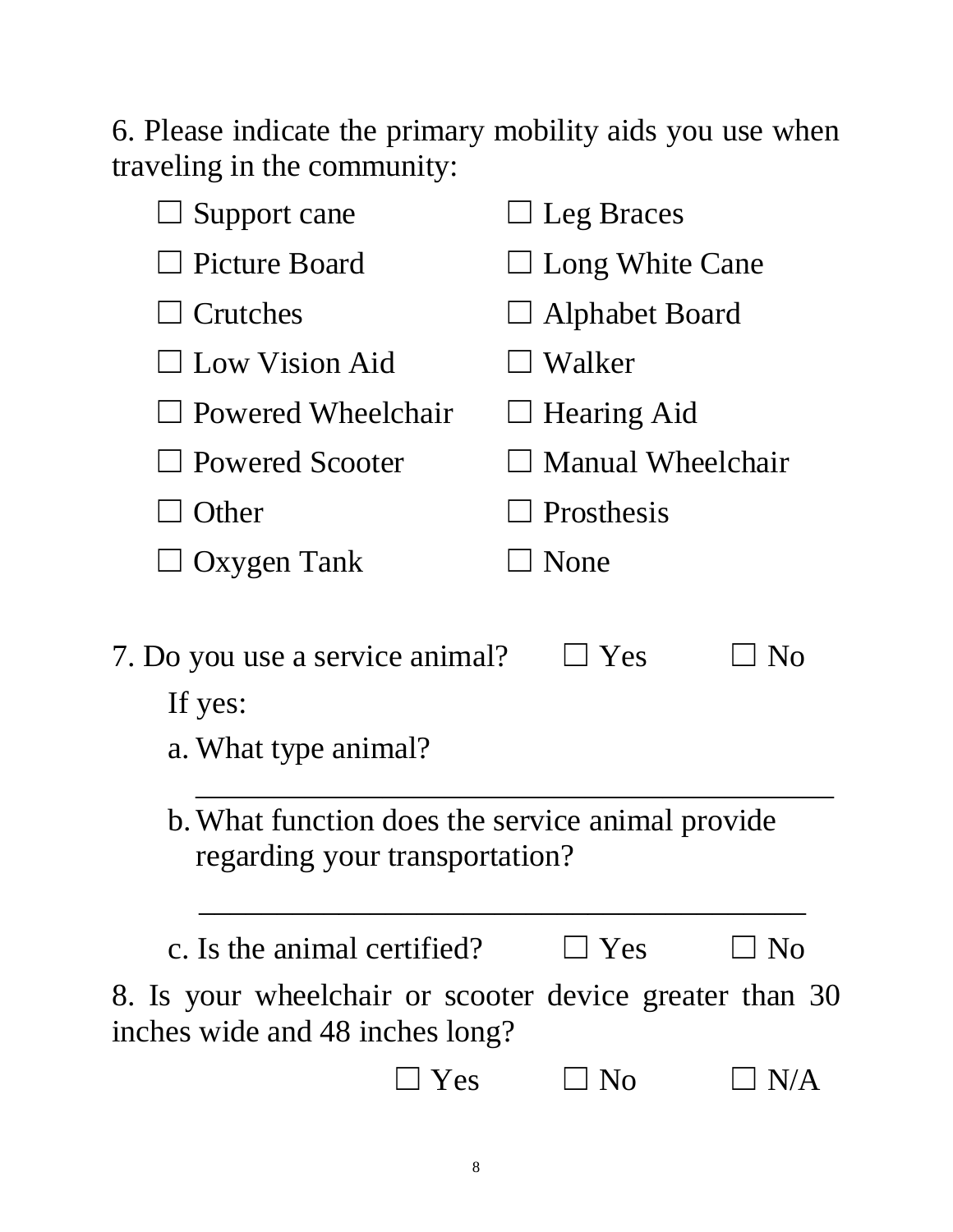9. Does your wheelchair or scooter device exceed 800 pounds when occupied by applicant?

 $\square$  Yes  $\square$  No  $\square$  N/A 10. Do you require a Personal Care Attendant (PCA) to help you travel? A PCA is a person provided by you to help with your daily needs.

| TICIP WILLI YOUL GALLY TICCUS.            |                                     |            |                                                                   |  |
|-------------------------------------------|-------------------------------------|------------|-------------------------------------------------------------------|--|
|                                           |                                     | $\Box$ Yes | $\Box$ No                                                         |  |
| 11. Have you applied for Van Tran before? |                                     |            |                                                                   |  |
|                                           |                                     |            | $\Box$ Yes $\Box$ No                                              |  |
|                                           |                                     |            | If yes, how has your condition changed?                           |  |
| 12. How are you currently traveling?      |                                     |            |                                                                   |  |
|                                           |                                     |            | $\Box$ Family / Friends $\Box$ Cab $\Box$ Bus $\Box$ Other ______ |  |
| assistance?                               |                                     |            | 13. Can you climb three steps with a hand rail, without           |  |
|                                           |                                     |            | $\Box$ Yes $\Box$ No $\Box$ Don't Know                            |  |
| <b>MACS</b> Transit buses:                |                                     |            | 14. Check the items listed below that might help you ride         |  |
|                                           | $\Box$ Help with trip planning      |            |                                                                   |  |
|                                           | $\Box$ Bus stops closer to my house |            |                                                                   |  |
|                                           | $\Box$ Help communicating           |            |                                                                   |  |
| $\Box$ Other                              |                                     |            |                                                                   |  |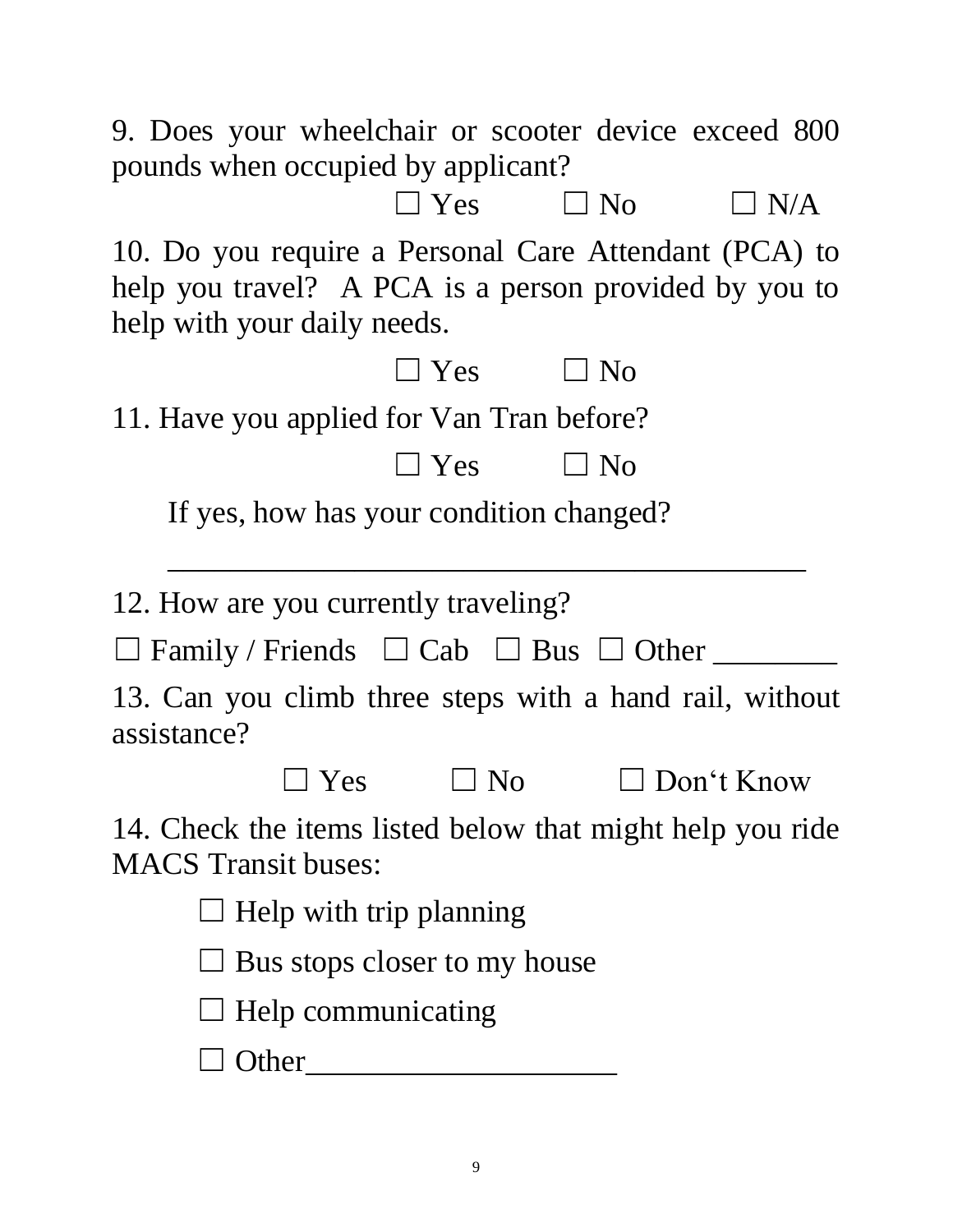| $\Box$ Someone to teach me                                                               |
|------------------------------------------------------------------------------------------|
| $\Box$ None                                                                              |
| 15. Have you ever used MACS Transit in Fairbanks?                                        |
| $\square$ Yes $\square$ No                                                               |
| $\Box$ Yes, but I can't any longer due to:                                               |
| 16. Has anyone ever taught you how to use MACS<br><b>Transit buses in Fairbanks?</b>     |
| $\square$ Yes $\square$ No                                                               |
| If yes, who did the training?                                                            |
| 17. Have you used public buses in another city or cities?<br>$\Box$ Yes $\Box$ No        |
| 18. What is the closest bus route to your home?<br>$\Box$ I don't know<br>$\text{Route}$ |
| 19. What is the terrain from your home to the nearest bus<br>stop?                       |
| 20. What are some trips that you frequently make?                                        |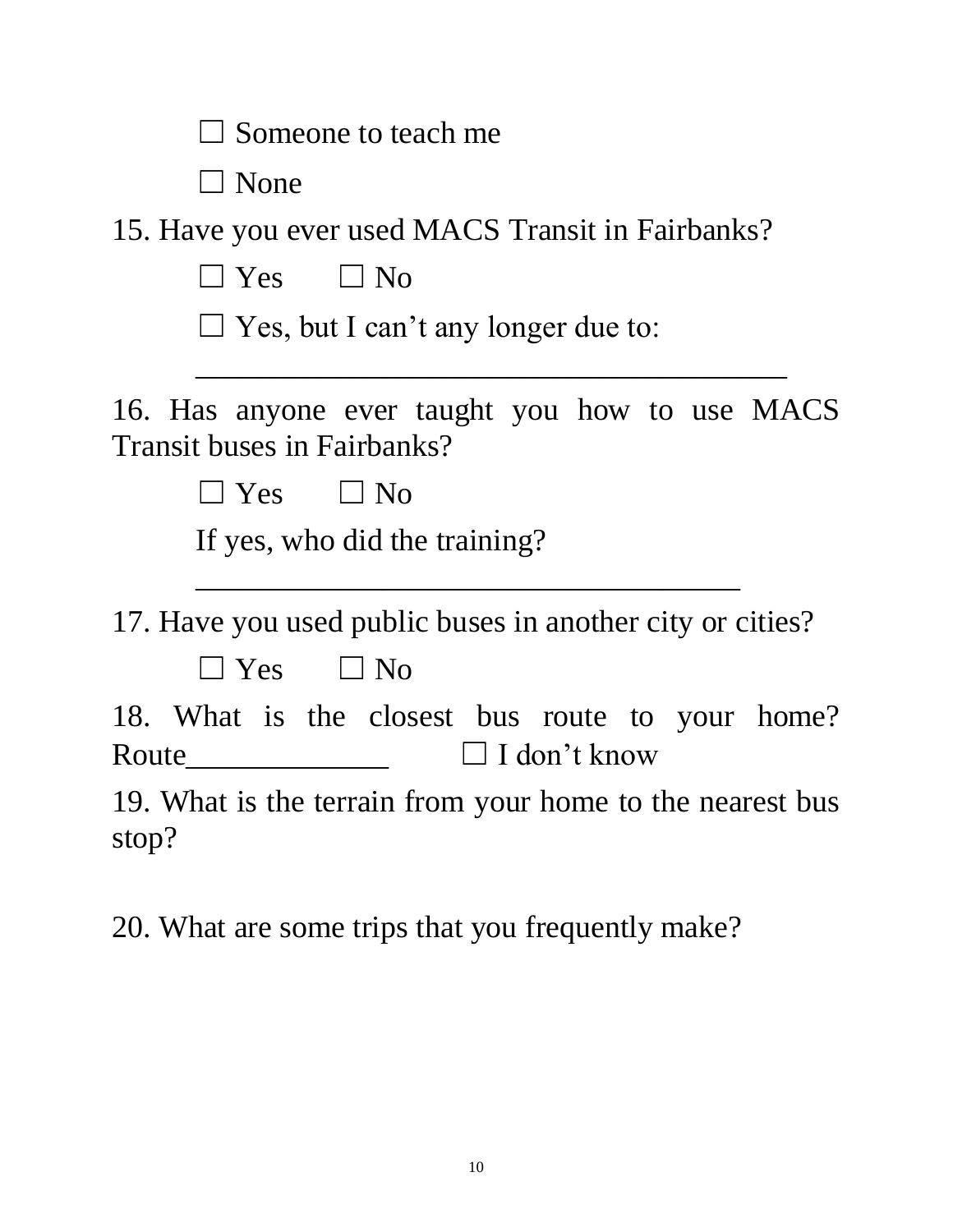21. Living Arrangements

□ Family/Friend

 $\Box$  Nursing Home

 $\Box$  Supported / Assisted Living

 $\Box$  By yourself

□ Group Home

☐Other (Specify) \_\_\_\_\_\_\_\_\_\_\_\_\_\_\_\_\_\_\_\_

22. What agencies or persons are allowed to represent you, and exchange information with MACS Transit on your behalf? (List name and phone number)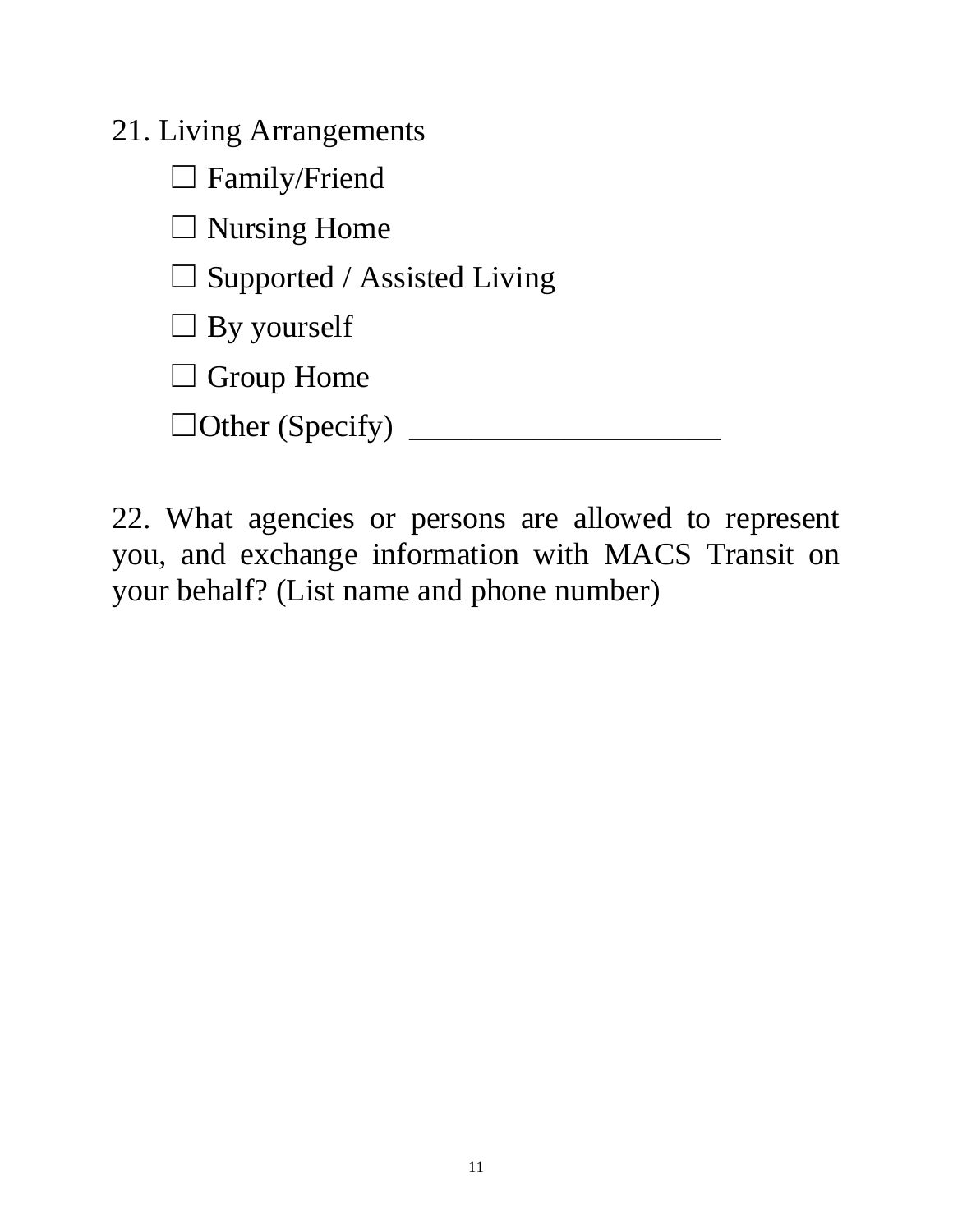## Part 3 - Medical Provider Verification **TO COMPLETED BY MEDICAL PROVIDER**

The applicant has requested to use Van Tran service for their transportation needs. The Van Tran system requires that all applicants submit a medical verification of their disability that prevents them from using the MACS Transit bus system. The information you provide will allow us to make an appropriate evaluation of this request and how it may apply to specific trip requests.

 $\overline{\phantom{a}}$  , and the contract of the contract of the contract of the contract of the contract of the contract of the contract of the contract of the contract of the contract of the contract of the contract of the contrac

 $\mathcal{L}=\{1,2,3,4,5\}$  , where  $\mathcal{L}=\{1,2,3,4,5\}$  , where  $\mathcal{L}=\{1,2,3,4,5\}$  ,  $\mathcal{L}=\{1,2,3,4,5\}$  ,  $\mathcal{L}=\{1,2,3,4,5\}$  ,  $\mathcal{L}=\{1,2,3,4,5\}$  ,  $\mathcal{L}=\{1,2,3,4,5\}$  ,  $\mathcal{L}=\{1,2,3,4,5\}$  ,  $\mathcal{L}=\{1,2,3,4,$ 

- 1.Capacity in which you know the applicant:
- 2.Medical diagnosis of this person's disability:
- 3.The applicant has listed impairments or limitations that prevent them from using MACS Transit buses (reference client application page 3). Are the statements consistent with your medical diagnosis?  $\Box$  YES  $\Box$  NO
- 4. Is the condition temporary?  $\Box$  YES  $\Box$  NO If so, what is the expected duration?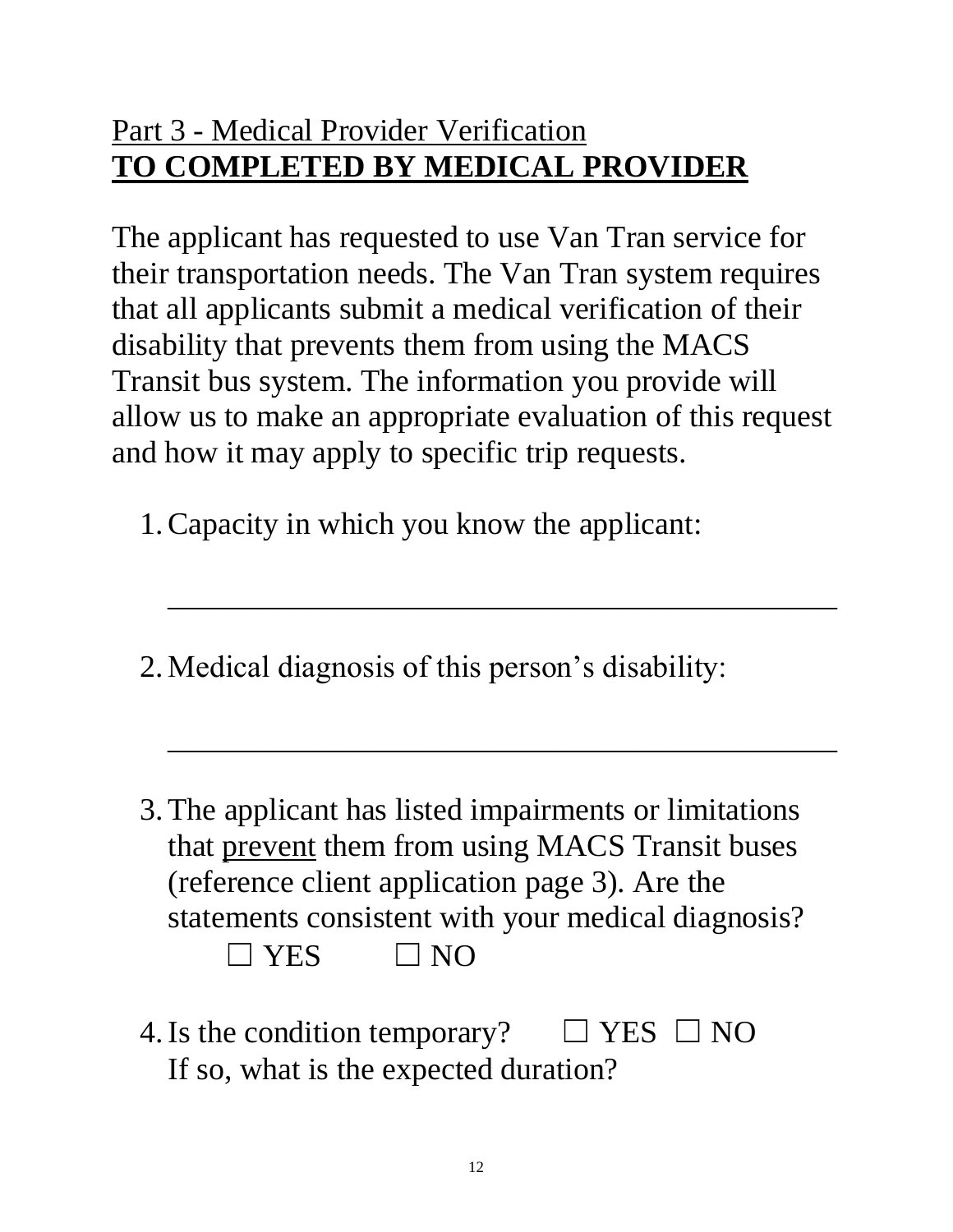Begin \_\_\_\_\_\_\_\_Until \_\_\_\_\_\_\_\_

- 5.If the applicant has a disability that effects their mobility, are they:
	- a. Able to walk or use a mobility device to move 200 feet without assistance from another person:
		- $\Box$  in summer  $\Box$  in winter
		- $\Box$  neither summer or winter
	- b. Able to walk or use a mobility device to move
		- 1/4 mile without assistance from another person:
		- $\Box$  in summer  $\Box$  in winter
		- $\Box$  neither summer or winter
	- c. Able to walk or use a mobility device to move
		- 1/2 mile without assistance from another person:
		- $\Box$  in summer  $\Box$  in winter
		- $\Box$  neither summer or winter
	- d. Able to walk or use a mobility device to move 3/4 mile without assistance from another person:
		- $\Box$  in summer  $\Box$  in winter
		- $\Box$  neither summer or winter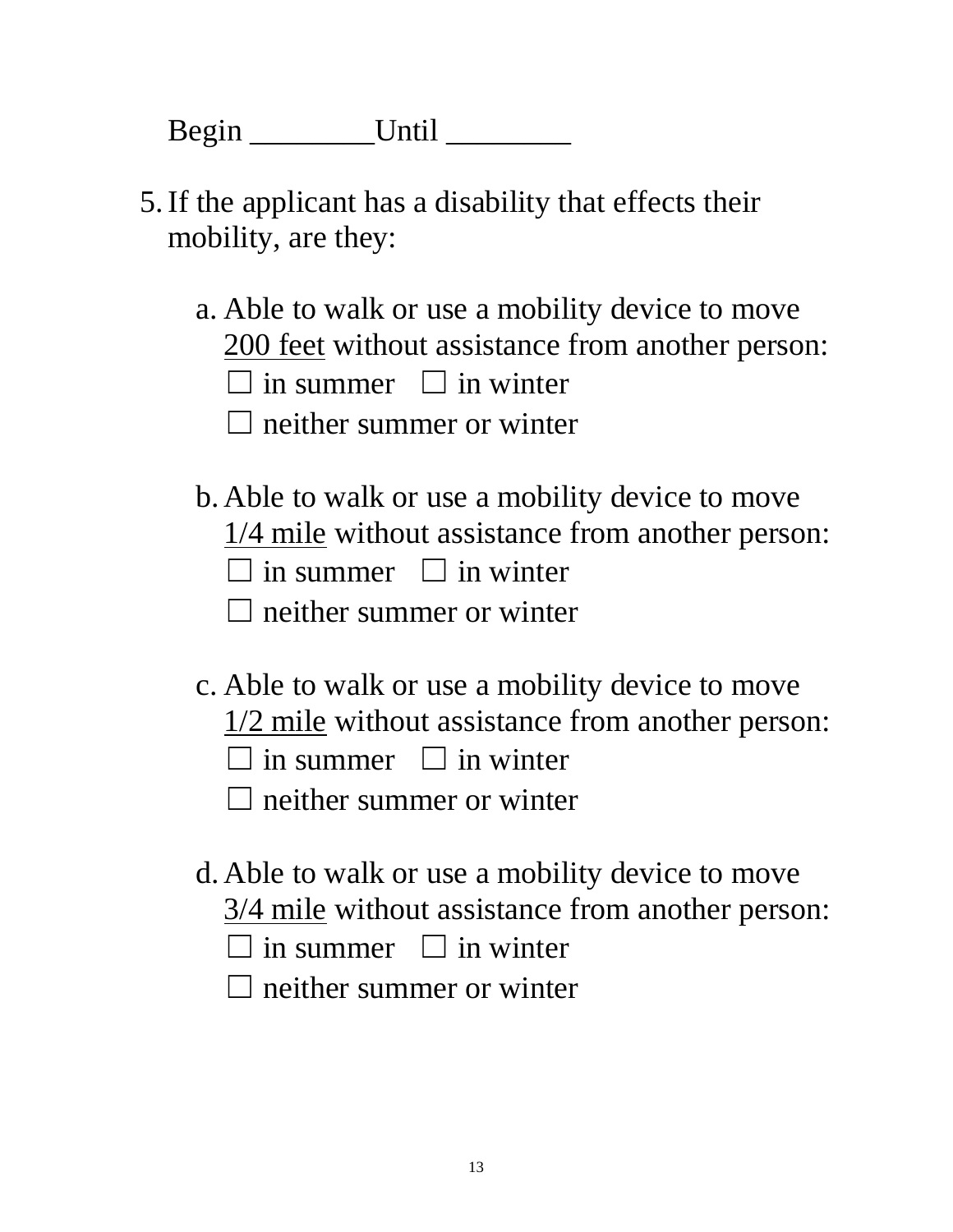- e. Able to climb three 12-inch stairs with handrails without assistance from another person  $\Box$  in summer  $\Box$  in winter  $\Box$  neither summer or winter
- f.  $\Box$  Not applicable
- 6. Does this applicant use mobility aids? If so, what are they?

 $\overline{\phantom{a}}$  , and the contract of the contract of the contract of the contract of the contract of the contract of the contract of the contract of the contract of the contract of the contract of the contract of the contrac

7.If this applicant has a visual disability, what is their visual acuity with best correction?

| Right           |  |             |
|-----------------|--|-------------|
| Left            |  |             |
| Both eyes       |  |             |
| Visual fields R |  | <b>Both</b> |

 $\Box$  Not applicable

8. Does this person require a Personal Care Attendant for travel?  $\Box$  YES  $\Box$  NO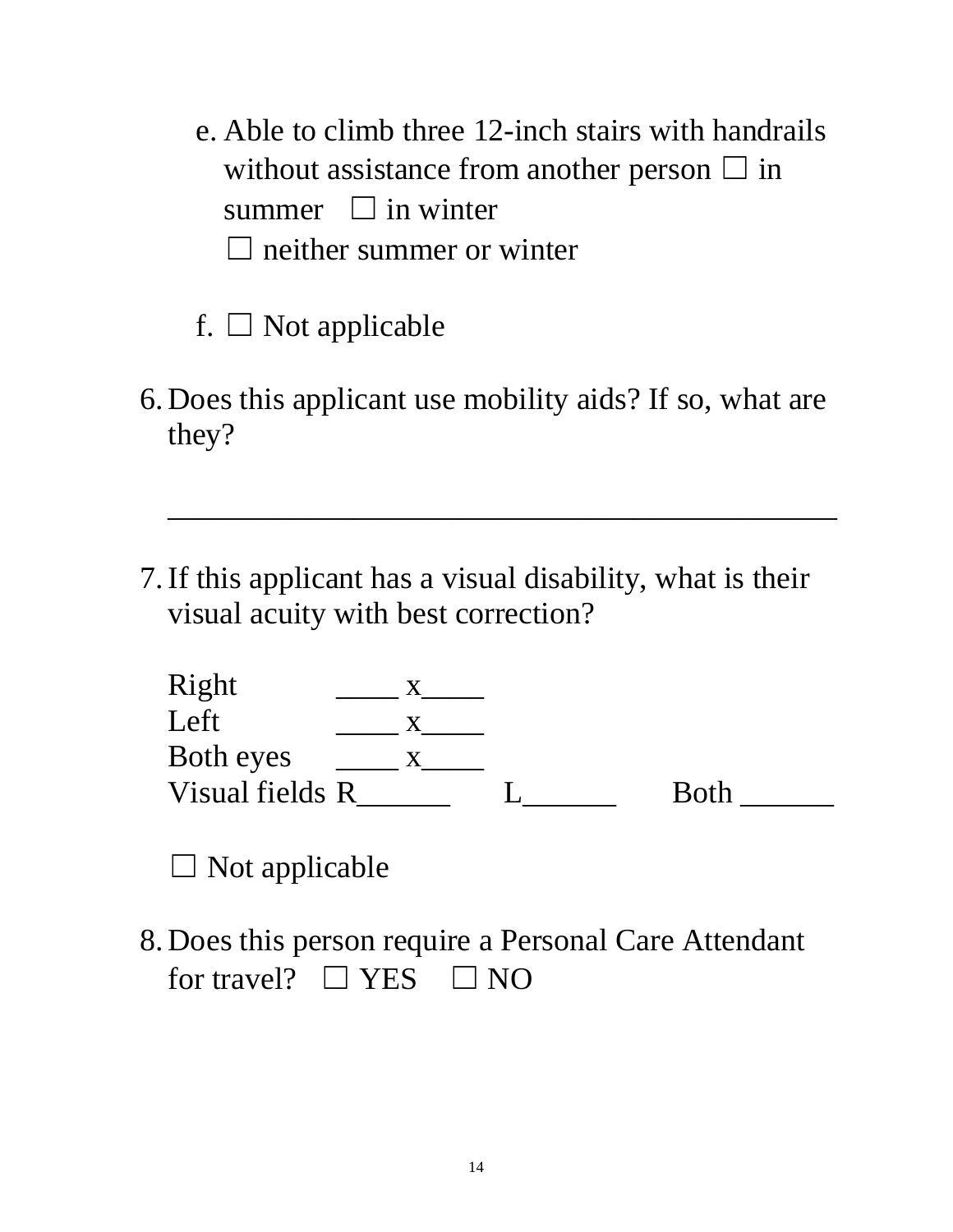- 9.If the applicant has a cognitive disability, is the applicant able to:
	- a. give addresses and telephone numbers upon request?  $\Box$  YES  $\Box$  NO b.recognize a destination or landmark?  $\Box$  YES  $\Box$  NO c. deal with unexpected situations or changes in routine?  $\Box$  YES  $\Box$  NO d. ask for, understand and follow directions?  $\Box$  YES  $\Box$  NO
- 10. What disabilities restrict this person from using the regular bus system?
- 11. Is there any other effect of the applicant's disability of which Van Tran should be aware?  $\Box$  YES  $\Box$  NO

If so, please describe it below.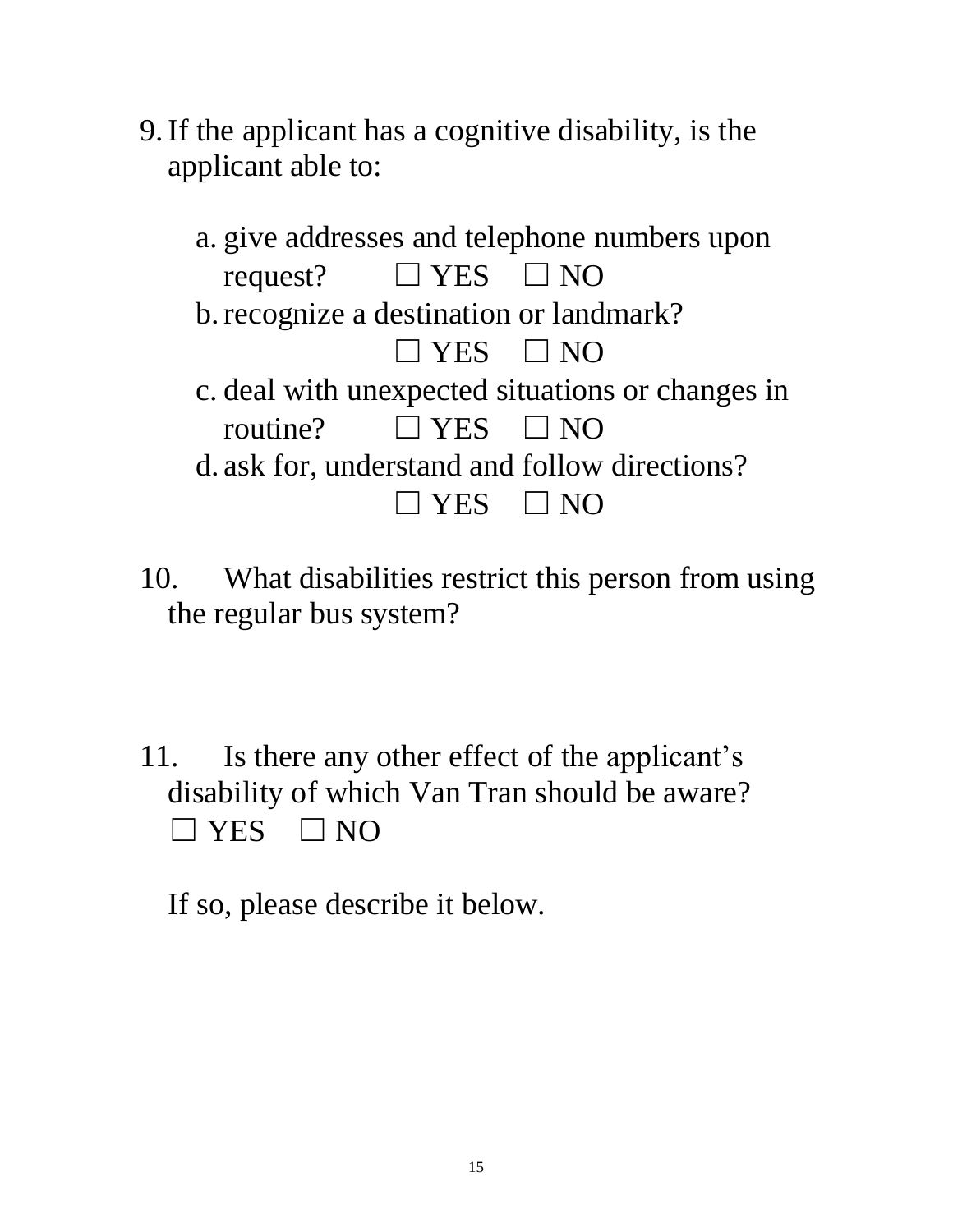**Medical Provider Name:** 

**Office Address:** 

**Office Phone Number:** 

Date: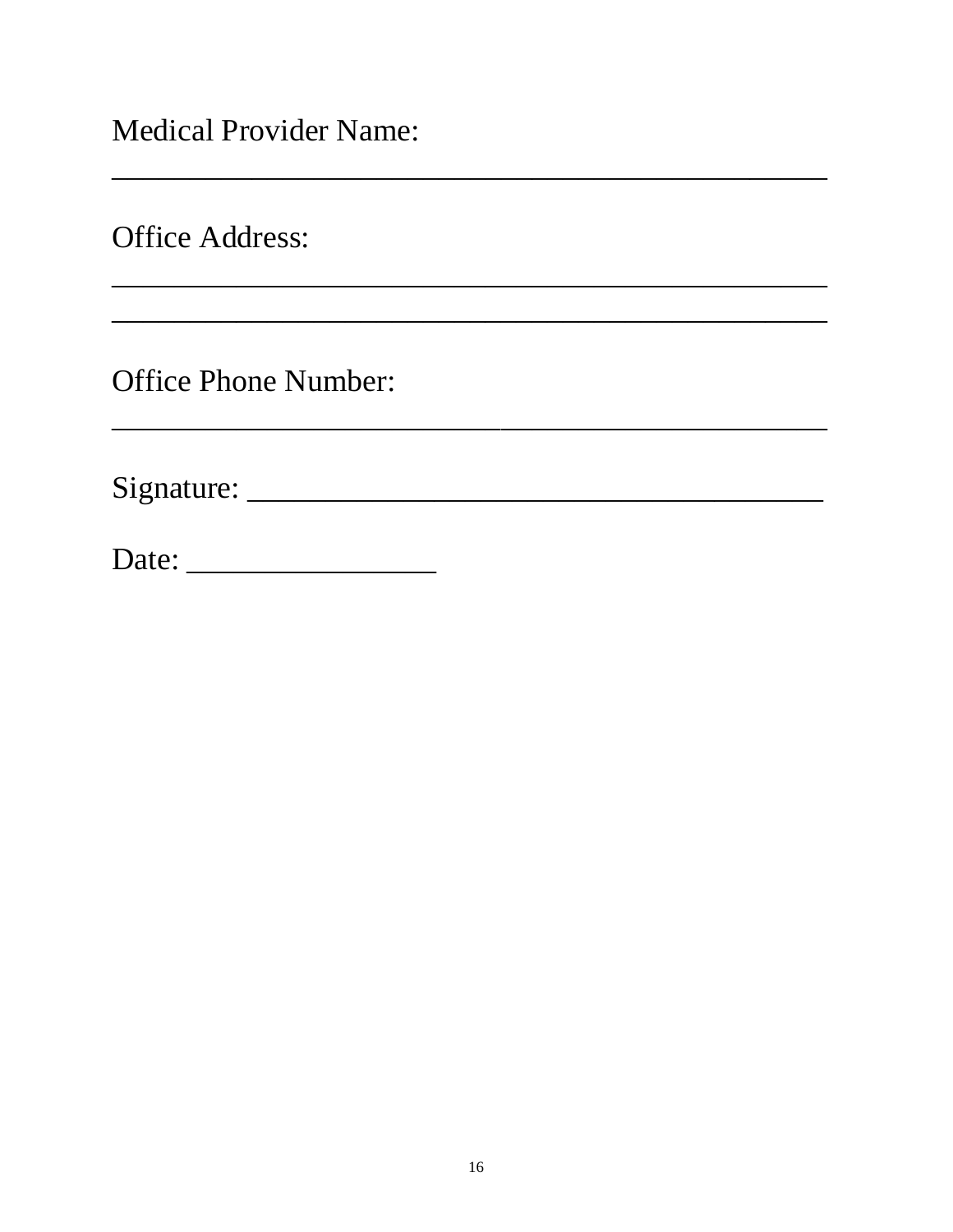## Part 4 – Applicant Signature

I understand that the purpose of this application form is to determine if there are times when I cannot use MACS Transit bus service and will require Van Tran service. I understand that the medical information on this application will be kept confidential and shared only with the professionals involved in evaluating my eligibility. I certify that to the best of my knowledge, the information on this application is true and correct. I understand that providing false or misleading information could result in my eligibility status being terminated. I give permission for Van Tran to contact the professional who has filledout this application or given supplemental verification of my condition.

Applicant Signature: \_\_\_\_\_\_\_\_\_\_\_\_\_\_\_\_\_\_\_\_\_\_\_\_\_\_\_\_\_

Date:\_\_\_\_\_\_\_\_\_\_\_\_\_\_

Person completing this form if other than Applicant (check one):

 $\Box$  I certify the information in this application is true and correct based upon the information given to me by the applicant.

 $\Box$  I certify that the information provided in this application is true and correct based upon my own